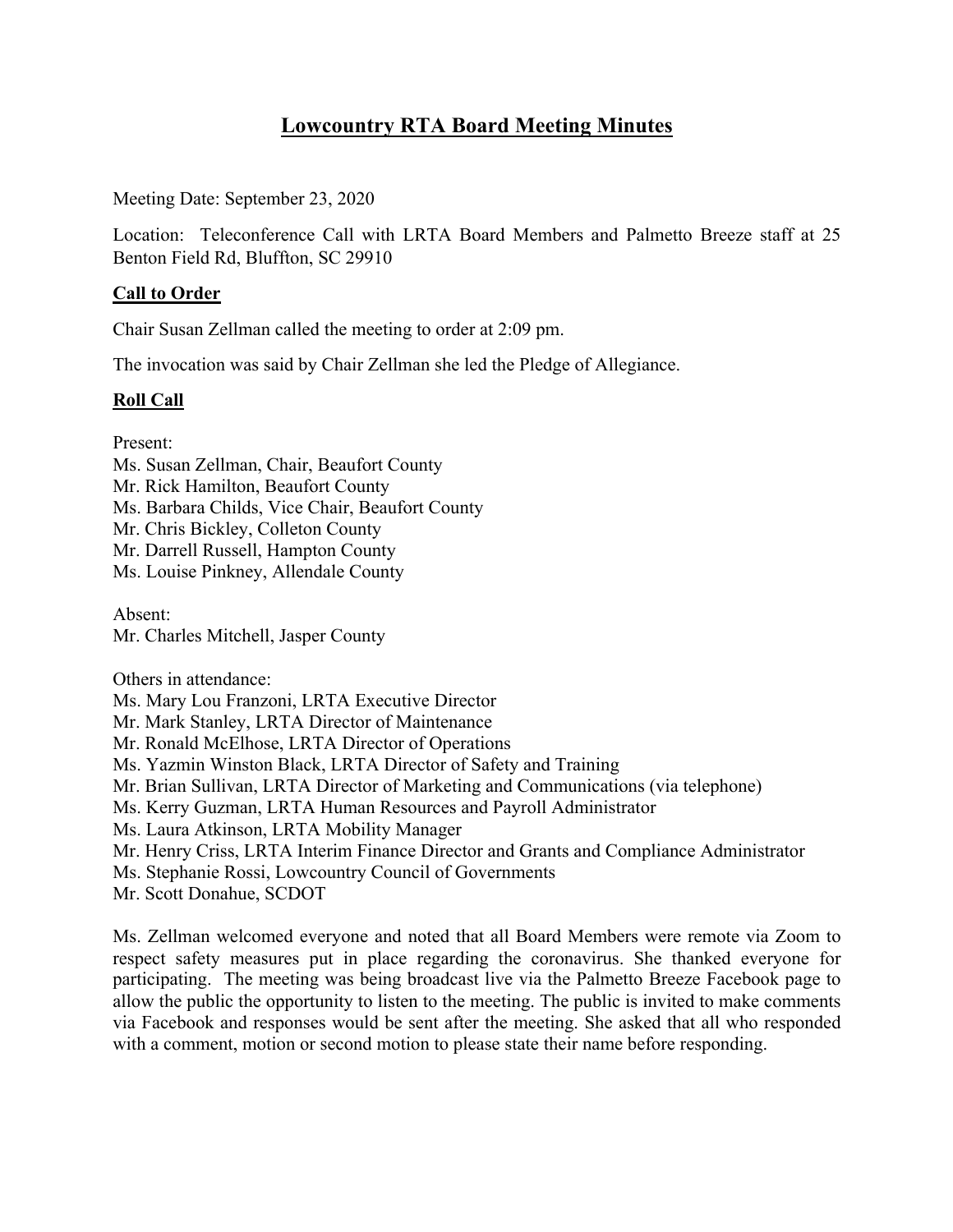## **Guests and Public Forum**

There were no guests or members of the public.

## **Approval of Minutes**

**A motion to approve the minutes from July 22, 2020 was made by Mr. Bickley and seconded by Ms. Childs**. **Ms. Pinkney and Ms. Rossi abstained from voting due to being absent at the previous meeting. The motion carried unanimously.**

### **Action Items**

There were no action items.

### **Informational Items**

- 1. Ms. Franzoni provided the Executive Director's report. Highlights included:
	- Ridership counts for July 2020 were  $20,225$  trips this is 75% of what we were carrying last year. In August we did 16,187 trips – this is 68% of what we did last year. The trolley did not run the whole month of August.
	- This is our first year with someone devoted to our marketing. Ms. Franzoni appreciates that this part of the transit system is being handling. The website is being updated regularly. Mr. Sullivan promoted the trolley for its limited season. He responds to all the comments on our social media pages.
	- We did a "Chalk the Walk, Day of Kindness" with the HHI-Bluffton Chamber of Commerce. Our logo was painted with chalk at our bus stops and we were well represented.
	- In November there will be the lantern parade. It will be a "parade in place" with the details still being worked out. This will be our second year participating as the Breeze.
	- We will participate in the ribbon cutting of Hilton Head's Celebration Park. We are moving our trolley stop from Coligny Circle to the park. Mr. Sullivan added that the ribbon cutting will be postponed to May 8.
	- Passenger Appreciation Day was September 18, 2020. There was an ice cream truck, free tickets and goodie bags. Passengers enjoyed the day. Bags were made for our riders in Beaufort and Walterboro.
	- On July 15<sup>th</sup>, Ms. Franzoni and Mr. Stanley went to the Jasper County High School Complex. This is now the official regional evacuation shelter. Jasper County installed generators so now they can accept passengers with oxygen concentrators. They can now open more rooms to socially distance due to the COVID pandemic if necessary. Jasper County will also allow pets to shelter there.
	- LRTA is now doing all the Daufuskie Island work. Previously, LRTA would just make ID cards. The county has now given us the tasks of looking people up, checking their paperwork to prove their residency, and we base that on how much they need to pay for tickets. The County increased the amount of money LRTA is given for these additional tasks. The new position of the Office Administrator will handle all of this.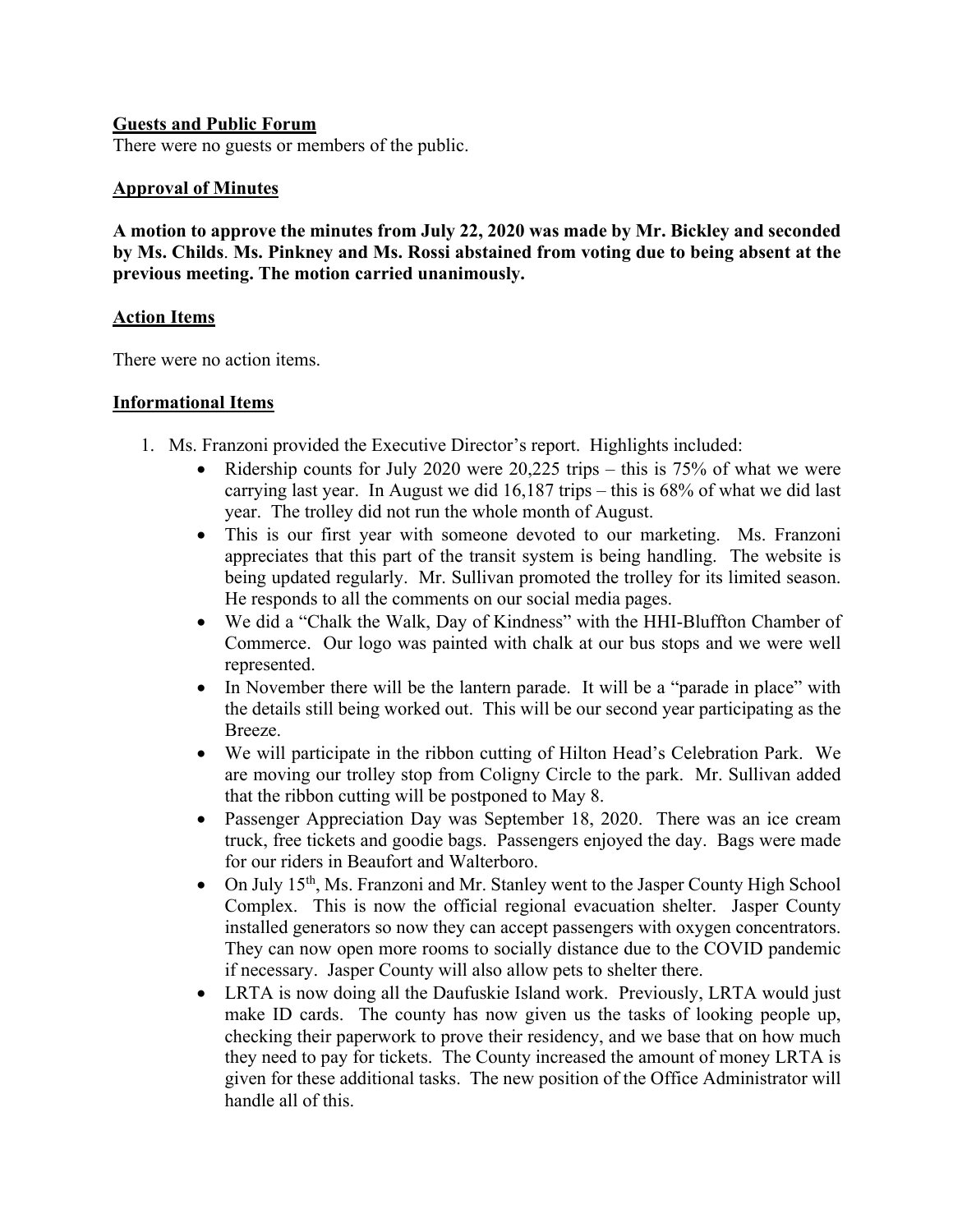Mr. Bickley asked Ms. Franzoni how everyone is doing post COVID. Ms. Franzoni stated that everyone is handling it differently but we are getting there. Mr. Bickley stated he was glad everyone was better. Ms. Zellman asked Mr. Stanley how his department handled the quarantine and with the catch up on the work. Mr. Stanley stated it wasn't as bad as they thought it would be. That is due to the fleet being in a better condition than it has been in the past. Mr. Williams, the weekend supervisor, helped out in the maintenance department. Ms. Zellman stated that it looks like everything went well with only 1 unavoidable accident. Ms. Franzoni stated that LRTA has a great team here and everything is kept rolling. When someone is out, everyone else pulls together to help out. Ms. Childs thanked Ms. Franzoni for helping the League of Women Voters to help pick up people that want to vote. Ms. Atkinson is assisting with that.

- 2. Mr. Criss reported on the financial statements.
	- As with any transition, there are a few things to resolve. Mr. Criss and Ms. Franzoni have met to create a strategy that will ensure organizational stability within the department and with our finances and accounting.
	- The financial report format looks different than previous formats in that it clearly communicates our financial position.
	- Mr. Criss stated that this information is accurate but there may be changes to the percentages as allocations are revised.
	- The 2020 audit for the fiscal year ending June 30 is approaching. Mr. Criss stated that we have hired a CPA firm and the consultants are helping us to prepare for the audit and ensure that we have everything ready for the audit on October 12.
	- Mr. Criss stated that he is meeting with consultants for our indirect cost rate proposal.

Mr. Bickley stated there are a few things he typically looks at

- are we drawing down money (state and federal funds) on a timely basis?
- are we current on our bills?
- are we on track for a good year financially?
- where do you see us and what are your concerns?

Mr. Criss stated we are in an excellent financial position as far as being current on our bills. Our drawdowns are timely. We are in a really good space especially due to the CARES money. Mr. Bickley asked how much of the CARES money we have spent. Mr. Criss stated that on the urban side we are on track and this will help us operate for the rest of the fiscal year. On the rural side, SCDOT has started the contract in February and it was supposed to run through June 30 with a new contract starting for the new fiscal year. However, the original contract was extended until June 30, 2021 but funding is not available to us for the  $1<sup>st</sup>$  quarter of this fiscal year. We are waiting on the approval from the commission so we can access that money. Mr. Bickley asked that Mr. Criss report on this topic during the next meeting.

- 3. Chairperson's Report
	- On the Beaufort County Council agenda, there is a second reading for Road Usage Fee. It stated that any increase for the fee would be voted on an annual basis. Ms. Zellman stated this pulls the rug out from us in terms of asking for dedicated funding. Ms. Childs asked if it was for second reading. Ms. Zellman stated that it was. Ms. Childs stated that there was still a need for a third and final reading before it is made law. Ms. Zellman will look into it.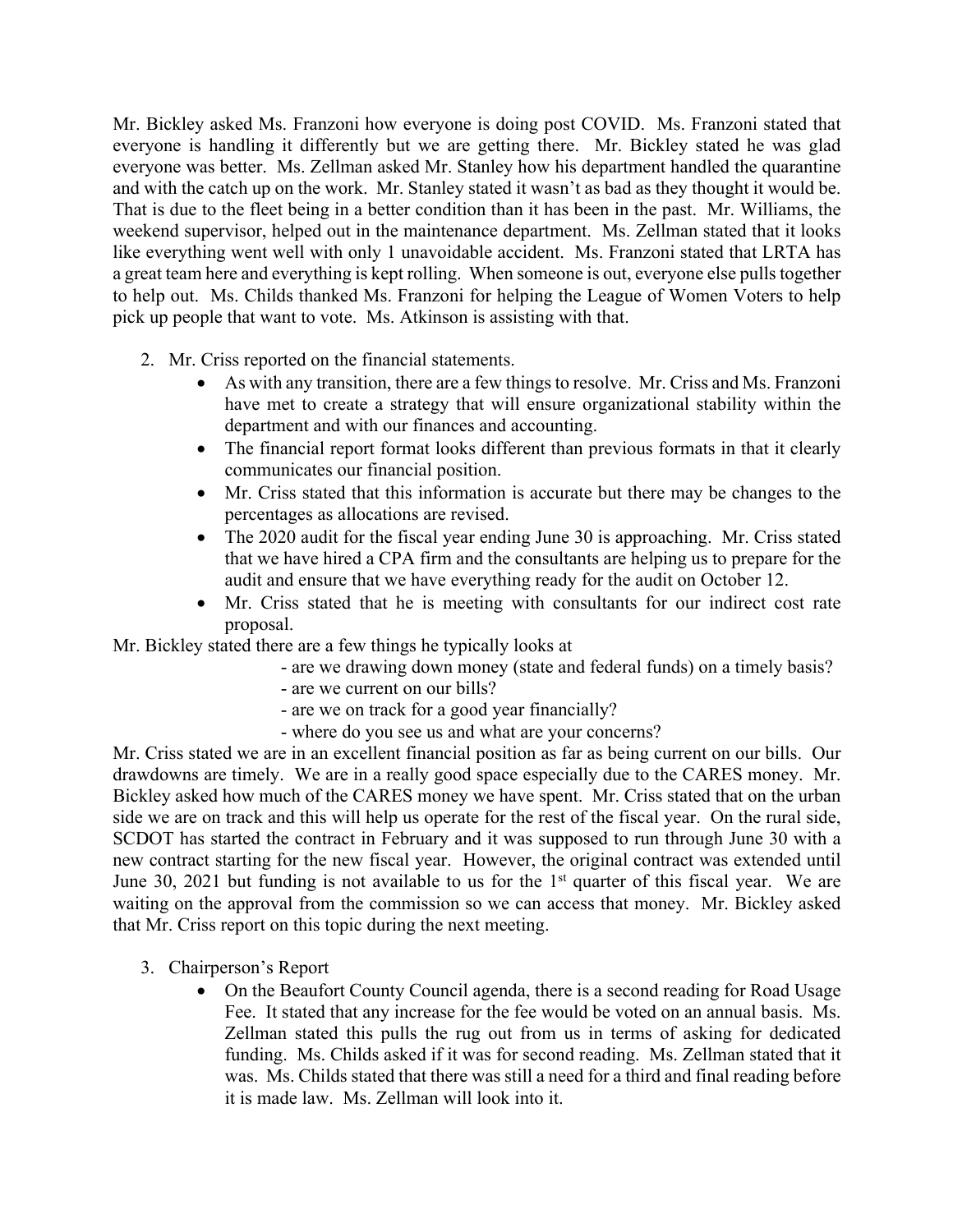#### **Old Business**

1. Board Retreat

Ms. Franzoni reached out to Curtis Sims. Mr. Sims asked if the board would be able to do a Zoom meeting. Mr. Sims is currently on a vacation and she will follow up with him. Ms. Franzoni asked the board if a Zoom meeting would be ok for the Board Retreat.

2. Allendale County

Ms. Zellman asked Ms. Pinkney if she had been reappointed. Ms. Pinkney stated that she had not received any communication. Ms. Franzoni stated that she called Allendale County and they had a change of county leadership. Ms. Franzoni stated at the last meeting it was discussed that we had not received any response in regards to local match from Allendale County. Now, Allendale County is on board to send the amount they gave last year.

3. LATS Update

The Transportation Improvement Plan for both LATS was approved in August. The LCOG rural Plan goes for approval on Friday. The TIP includes 2021- 2027. The long-range transportation plan was due in December but an extension was granted until December 2021. RFPs were advertised to help with the long-range plan. The proposals are due today and LCOG has received four so far. The South Carolina legislature Joint Bond Review Committee approved financial assistance from the South Carolina Transportation Infrastructure Bank for both Exit 3 and the widening of highway 278.

Chair Zellman thanked and welcomed Ms. Rossi. Ms. Zellman asked Ms. Rossi to share her background. Ms. Rossi stated that she has worked for the MPO in Seattle for 16 years and then she moved here to be closer to family. She has been working for the MPO in Savannah for the past 5 years.

#### **New Business**

1. 2020 Audit

Ms. Franzoni stated the date for the audit is October  $12<sup>th</sup>$ . After speaking to the auditors, Ms. Franzoni asked for another extension. The firm will try to change it but they did recommend a CPA firm in Savannah that have helped clients in the past that have had personnel changes. Ms. Franzoni has hired the CPA firm to get us ready for the audit. Mr. Criss stated that by October  $12<sup>th</sup>$  we will be able to provide the necessary information to the auditors. He feels very confident with the CPA firm. Ms. Zellman asked about funding for the CPA firm. Ms. Franzoni stated that between the rural and urban side, LRTA has the money. Mr. Hamilton asked if it will be necessary to revise the budget. Ms. Franzoni fully expects to do a revised budget by the end of December. Ms. Zellman asked if the consultants were in a position to give recommendations about software that we were exploring. Ms. Franzoni stated that we were not exploring it right now. What was lacking was the understanding of Blackbaud. We may replace it later but we are adjusting the priority of it. Ms. Zellman asked about staff training on Blackbaud. Ms. Franzoni stated that we purchased a training package.